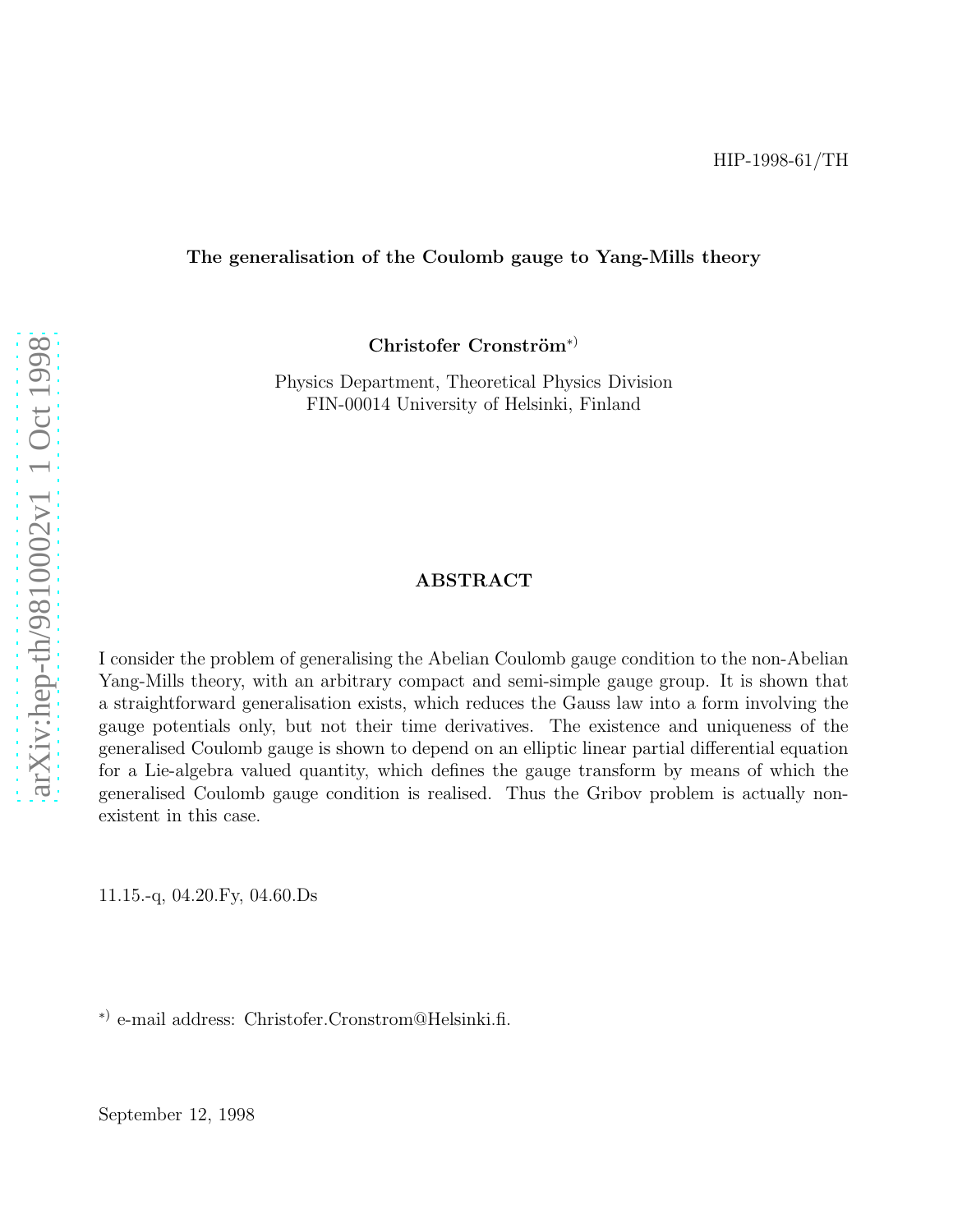### 1 Notation and Conventions

Thebasic variables in Yang-Mills theory [[1\]](#page-8-0) are the gauge field  $G_{\mu\nu}$  and gauge potential  $A_{\mu}$ , respectively. These quantities take values in a convenient (Hermitian) matrix representation of the Lie algebra of the gauge group G. The Lie algebra is defined by the structure constants  $f_{ab}^c$  in the commutator algebra of the Hermitian matrix representatives  $T_a$  of the Lie algebra generators,

$$
[T_a, T_b] = i f_{ab}^{\ \ c} T_c,\tag{1}
$$

where appropriate summation over repeated Lie algebra indices  $(a, b, c, ..., f)$  is understood. We assume G to be semisimple and compact. Then a positive definite Lie algebra metric can be given in terms of the following Killing form  $(h_{ab})$ ,

$$
h_{ab} = -f_{ab}^{c'} f_{bc'}^{b'} \tag{2}
$$

The inner product  $(A, B)$  of any two Lie algebra valued quantites  $A = A^a T_a$  and  $B = B^a T_a$  is defined as follows,

$$
(A,B) = h_{ab}A^a B^b \tag{3}
$$

The form  $h_{ab}$  and its inverse  $h^{ab}$  are used to lower and raise Lie algebra indices, respectively.

In the notation introduced so far, we write the gauge potential  $A_\mu$  as follows,

$$
A_{\mu}(x) = A_{\mu}^{a}(x)T_{a} \tag{4}
$$

where the argument  $x$  stands for a space-time point in Minkowski space, which will be used as a base space. The gauge field  $G_{\mu\nu}(x)$  is then given as follows,

$$
G_{\mu\nu}(x) = \partial_{\nu}A_{\mu}(x) - \partial_{\mu}A_{\nu}(x) - ig[A_{\mu}(x), A_{\nu}(x)],
$$
\n(5)

where  $g$  is an arbitrary nonvanishing real parameter, which is introduced for convenience. An alternative to the notation (5) is the following,

$$
G^{a}_{\mu\nu}(x) = \partial_{\nu}A^{a}_{\mu}(x) - \partial_{\mu}A^{a}_{\nu}(x) + gf_{bc}{}^{a}A^{b}_{\mu}(x), A^{c}_{\nu}(x)
$$
(6)

Our remaining notation is fairly conventional. Greek letters  $\mu, \nu, \ldots$  are spacetime indices which take values in the range  $(0, 1, 2, 3)$ . These indices are lowered (raised) with the standard diagonal Minkowski metric  $g_{\mu\nu}$  ( $g^{\mu\nu}$ ) with signature  $(+, -, -, -)$ . Latin indices from the middle of the alphabet  $(k, \ell, ...)$  are used as space indices in the range  $(1, 2, 3)$ . Unless otherwise stated, repeated indices are always summed over, be they Lie algebra-, spacetime- or space indices.

We finally state the gauge transformation formulae for the gauge potential and field, respectively, in our notation. Let  $\Omega(x)$  denote a general gauge transformation, which here may be identified with a unitary matrix of the following form,

$$
\Omega(x) = \exp(ig\alpha^a(x)T_a),\tag{7}
$$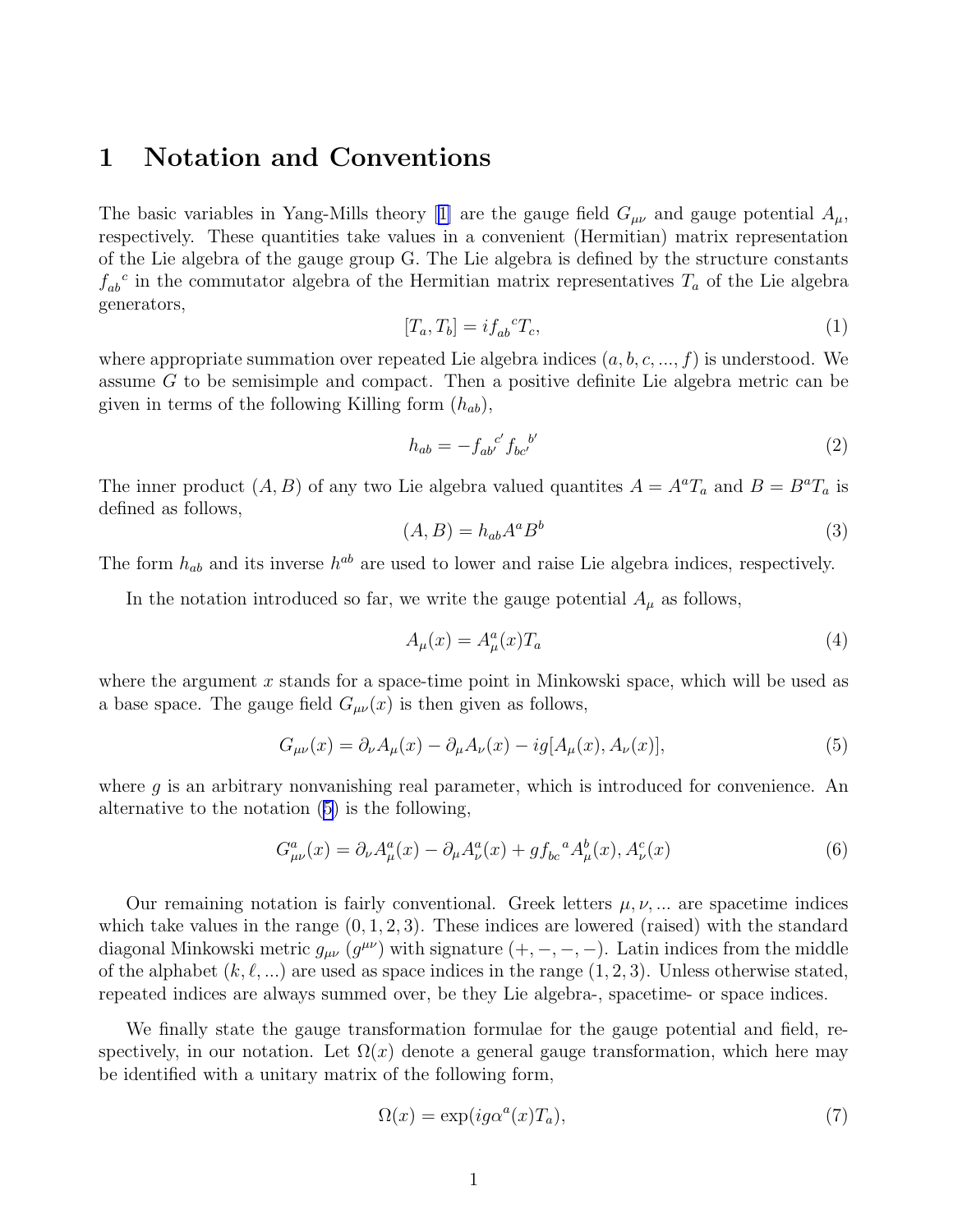<span id="page-2-0"></span>where the functions  $\alpha^a(x)$  are any sufficiently smooth real-valued functions on Minkowski space. The relevant gauge transformation formulae are as follows,

$$
A_{\mu}(x) \xrightarrow{\Omega} A'_{\mu}(x) = \Omega^{-1}(x) A_{\mu}(x) \Omega(x) + \frac{i}{g} (\partial_{\mu} \Omega^{-1}(x)) \Omega(x), \tag{8}
$$

and

$$
G_{\mu\nu}(x) \xrightarrow{\Omega} G'_{\mu\nu}(x) = \Omega^{-1}(x) G_{\mu\nu}(x) \Omega(x)
$$
\n(9)

After these preliminaries the new generalised Coulomb gauge condition will be given and discussed in the next section.

# 2 The generalised Coulomb gauge condition

Let us first recall the usual Coulomb gauge condition in electrodynamics,

$$
\nabla \cdot \mathbf{A}(x^0, \mathbf{x}) \equiv \partial_k A^k(x^0, \mathbf{x}) = 0 \tag{10}
$$

The motivation for using condition (10) in electrodynamics, both classical and quantum, is sound; it enables one to solve Gauss law explicitly for the time component of the potential  $A_0$ and leads to a fairly satisfactory canonical formalism, as is well known. The lack of manifest covariance of condition  $(10)$  under Poincaré transformations is not in any way serious; this circumstance can be compensated for by adjoining an appropriate gauge transformation to the Lorentz-transformation of the potential  $A_\mu$ .

In pioneering papers [\[2](#page-8-0)], [\[3\]](#page-8-0) dealing with the quantization of Yang-Mills theory the condition (10) was taken over verbatim and was subsequently generally accepted as a bona fide gauge condition also in non-Abelian gauge theory until V. N. Gribov in 1977 demonstrated that condition (10) strictly speaking is not a gauge condition at all in the non-Abelian case [\[4\]](#page-8-0). It was later shown by Singer [\[5](#page-8-0)] that the so-called Gribov ambiguity persists for any gauge condition, if the gauge potentials are defined on compact versions of space-time such as e.g.  $S_3$ or  $S_4$ , or stated more generally, if the base space is a compact manifold. For potentials defined on non-compact Minkowski space, the compactness condition can be taken to mean, roughly speaking, that the gauge potential and gauge field, respectively, ought to vanish sufficiently rapidly at infinity. The fact that there exists at least one gauge condition in non-Abelian gauge theory, which does not suffer from the Gribov ambiguity, namely the so-called Fock-Schwinger gauge [\[6](#page-8-0)], then indicates that one must be prepared to accept gauge potentials and gauge fields with non-trivial asymptotic behaviour, so that the compactness assumptions in Singer's general argument do not apply.

After all this I will now write down the generalised Coulomb gauge condition advertised in the title of this paper. The condition in question is simply the following,

$$
\nabla_k(A)\partial_0 A^k(x) \equiv \partial_k \partial_0 A^k(x) + ig[A_k(x), \partial_0 A^k(x)] = 0
$$
\n(11)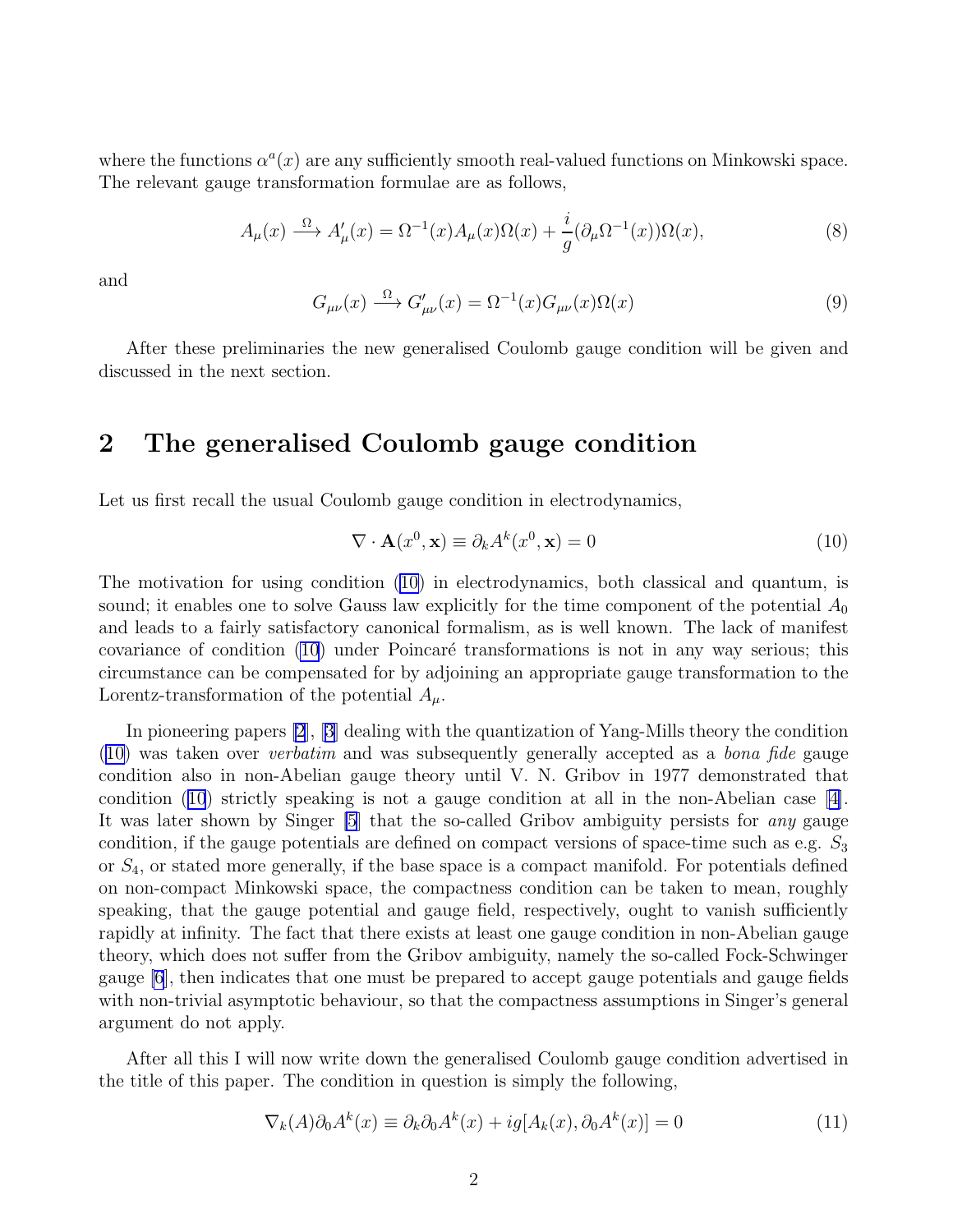<span id="page-3-0"></span>It is clear that condition([11](#page-2-0)) reduces to the ordinary Coulomb gauge condition [\(11](#page-2-0)) differentiated with respect to time  $x^0$  in the Abelian case, when the commutator term in [\(11\)](#page-2-0) disappears.However, it is a priori not clear that condition ([11](#page-2-0)) in the general non-Abelian case is a gauge condition; that this is in fact the case will be demonstrated presently. The motivation for condition [\(11\)](#page-2-0) comes from my analysis of the canonical structure of Yang-Mills theory. This will be briefly touched upon subsequently, and presented in greater detail in a separate paper[[7\]](#page-8-0).

I will now demonstrate that condition [\(11\)](#page-2-0) is a gauge condition. It will be convenient to denote the time derivative of any quantity with a dot on top of that quantity, thus for example

$$
\dot{A}_k(x) \equiv \partial_0 A_k(x) \tag{12}
$$

Likewise it is convenient to introduce the notion "covariant gradient"  $\nabla(A)$  for the differential operatoroperating on  $\dot{A}^k(x)$  in ([11\)](#page-2-0), i.e.

$$
\nabla_k(A) \equiv \partial_k + ig[A_k(x), ] \tag{13}
$$

To demonstrate that([11\)](#page-2-0) is a gauge condition, is equivalent to showing that there exists a gauge transformation  $\omega$ , say, by means of which a general gauge potential  $\mathcal{A}_{\mu}$ , say, not necessarily satisfying any particular gauge condition, gets gauge transformed into a potential  $A_\mu$  satisfying condition [\(11](#page-2-0)). Hence we consider the relation

$$
A_k(x) = \omega^{-1}(x)\mathcal{A}_k(x)\omega(x) + \frac{i}{g}(\partial_k\omega^{-1}(x))\omega(x)
$$
\n(14)

It is now convenient to define a quantity  $X_0$  as follows,

$$
X_0(x) \equiv -\frac{i}{g}\,\dot{\omega}(x)\omega^{-1}(x) \tag{15}
$$

It is clear that if the quantity  $\omega(x)$  above takes values in the gauge group, then the quantity  $X_0$ defined in Eq. (15) takes values in the corresponding Lie algebra.

Differentiating Eq.(14) with respect time  $x^0$  one readily obtains the following result,

$$
\dot{A}^{k}(x) = \omega^{-1}(x) \left( \dot{\mathcal{A}}^{k}(x) + \nabla^{k}(\mathcal{A}) X_{0} \right) \omega(x)
$$
\n(16)

It is then simple to verify that

$$
\nabla_k(A)\dot{A}^k(x) = \omega^{-1}(x) \left( \nabla_k(A)\dot{A}^k + \nabla_k(A)\nabla^k(A)X_0 \right) \omega(x) \tag{17}
$$

Imposing the condition [\(11](#page-2-0)) on the potential  $A_k(x)$  is thus, according to Eq. (17), equivalent to the following requirement,

$$
\nabla_k(\mathcal{A})\nabla^k(\mathcal{A})X_0 = -\nabla_k(\mathcal{A})\dot{\mathcal{A}}^k
$$
\n(18)

But Eq. (18) is a *linear elliptic partial differential equation* for the Lie algebra valued (matrix valued) quantity  $X_0$  when the general unconstrained potential  $A_k$  is considered given. Thus the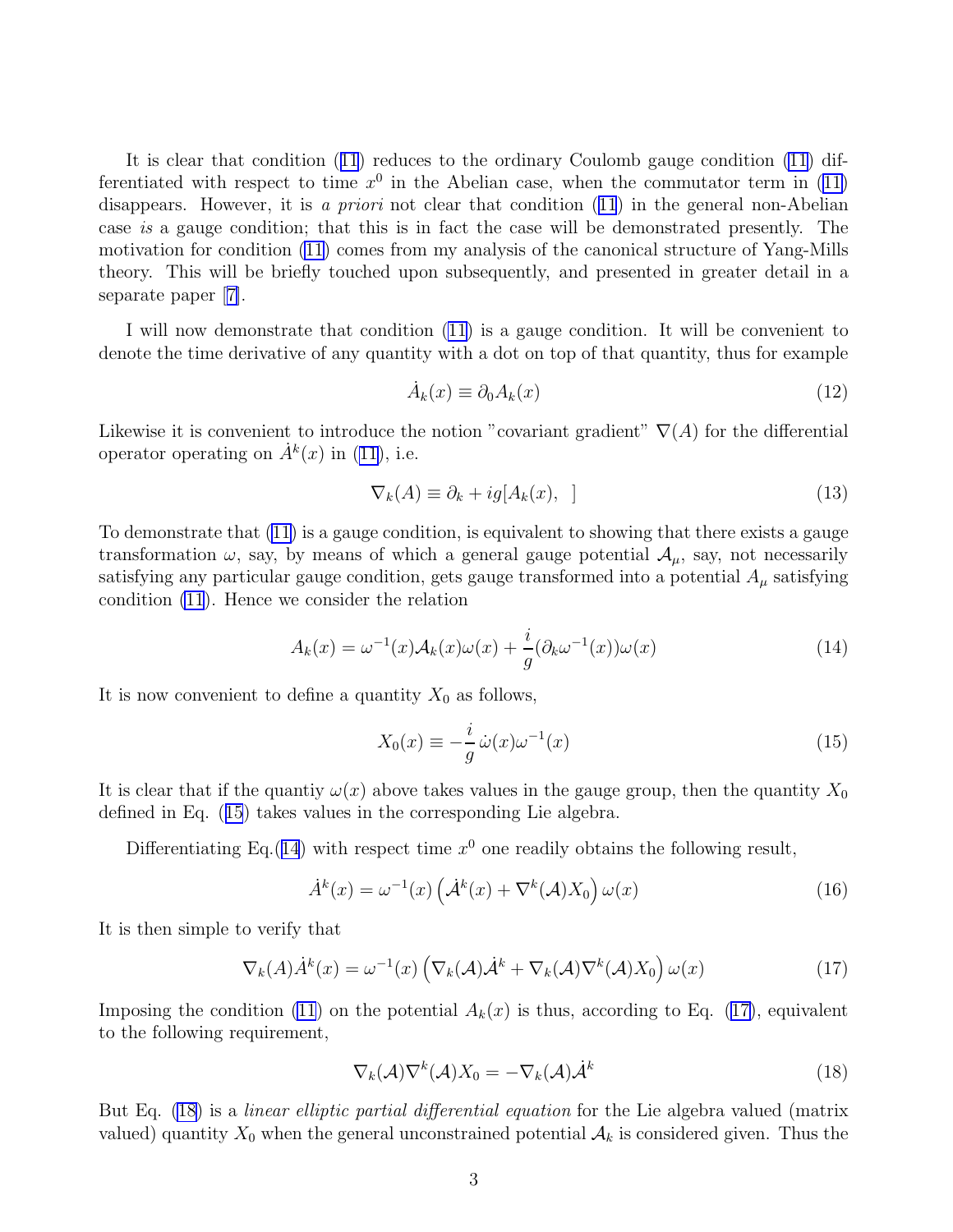<span id="page-4-0"></span>existence and uniqueness of the gauge condition([11](#page-2-0)) is essentially equivalent to the question of existenceand uniqueness of solutions  $X_0$  to the linear elliptic partial differential equation ([18\)](#page-3-0).

I have so far been a little cavalier with respect to the question of the domain of the independent variables  $x \in \mathbb{R}^3$  in Eq. [\(18\)](#page-3-0), where the time variable  $x^0$  is a parameter.

It is appropriate to consider the differential equation [\(18\)](#page-3-0) for any fixed  $x^0$  in a finite simply connected domain V with a smooth boundary  $\partial V$ , such as for instance a ball  $B_R$  of radius R, centered at the origin of space coordinates, i.e.

$$
B_R = \{ \mathbf{x} \mid \mid \mathbf{x} \mid < R \} \tag{19}
$$

with a view of letting V grow indefinitely (e.g.  $R \to \infty$ ) later at some appropriate stage in the developmemnt of the formalism.

Insuch a situation the *existence* of a solution  $X_0$  to Eq. ([18\)](#page-3-0) can not really be cast in doubt, provided only the unconstrained gauge potential  $A$  satisfies some mild regularity conditions in V. The *uniqueness* of the solution  $X_0$  is again related to the boundary conditions one wishes to impose on the quantity  $X_0$  at the boundary  $\partial V$ .

We defer the discussion of the important question of possible boundary conditions till later, andconsider in stead how a solution  $X_0$  of Eq. ([18\)](#page-3-0) determines the gauge transformation  $\omega(x)$ , which is the object of prime interest in the present discussion. From the relation [\(15](#page-3-0)) follows that

$$
\dot{\omega}(x^0, \mathbf{x}) = igX_0(x^0, \mathbf{x})\omega(x^0, \mathbf{x})
$$
\n(20)

where for convenience we have split the argument x into its time  $(= x^0)$  and space  $(= x)$ components.

But Eq. (20) has the immediate solution

$$
\omega(x^0, \mathbf{x}) = \left[ T \exp(ig \int_{z^0}^{x^0} d\tau X_0(\tau, \mathbf{x})) \right] \omega(z^0, \mathbf{x}) \tag{21}
$$

where T stands for time ordering in the exponential integral, and  $\omega(z^0, \mathbf{x})$  is an initial value, which contains an arbitrary dependence on the space variables x. Thus, apart from an inessential initial value, depending on the space coordinates x only, the solution  $X_0$  of the partial differential equation [\(18](#page-3-0)) defines the gauge transform  $\omega(x)$ , by means of which the gauge con-dition([11](#page-2-0)) is attained, uniquely. The freedom of choosing any suitable initial value  $\omega(z^0, \mathbf{x})$ in the relation (21) is a somewhat trivial ambiguity, and is not what is meant by a Gribov ambiguity. One can easily get rid of this type of residual gauge freedom by supplementing the condition([11](#page-2-0)) by a suitable additional gauge condition at the fixed initial time  $z<sup>0</sup>$ . A possible additional condition of this kind is for instance the following,

$$
x^k A_k(z^0, \mathbf{x}) = 0 \tag{22}
$$

which then fixes the gauge completely, apart from constant gauge transformations, naturally.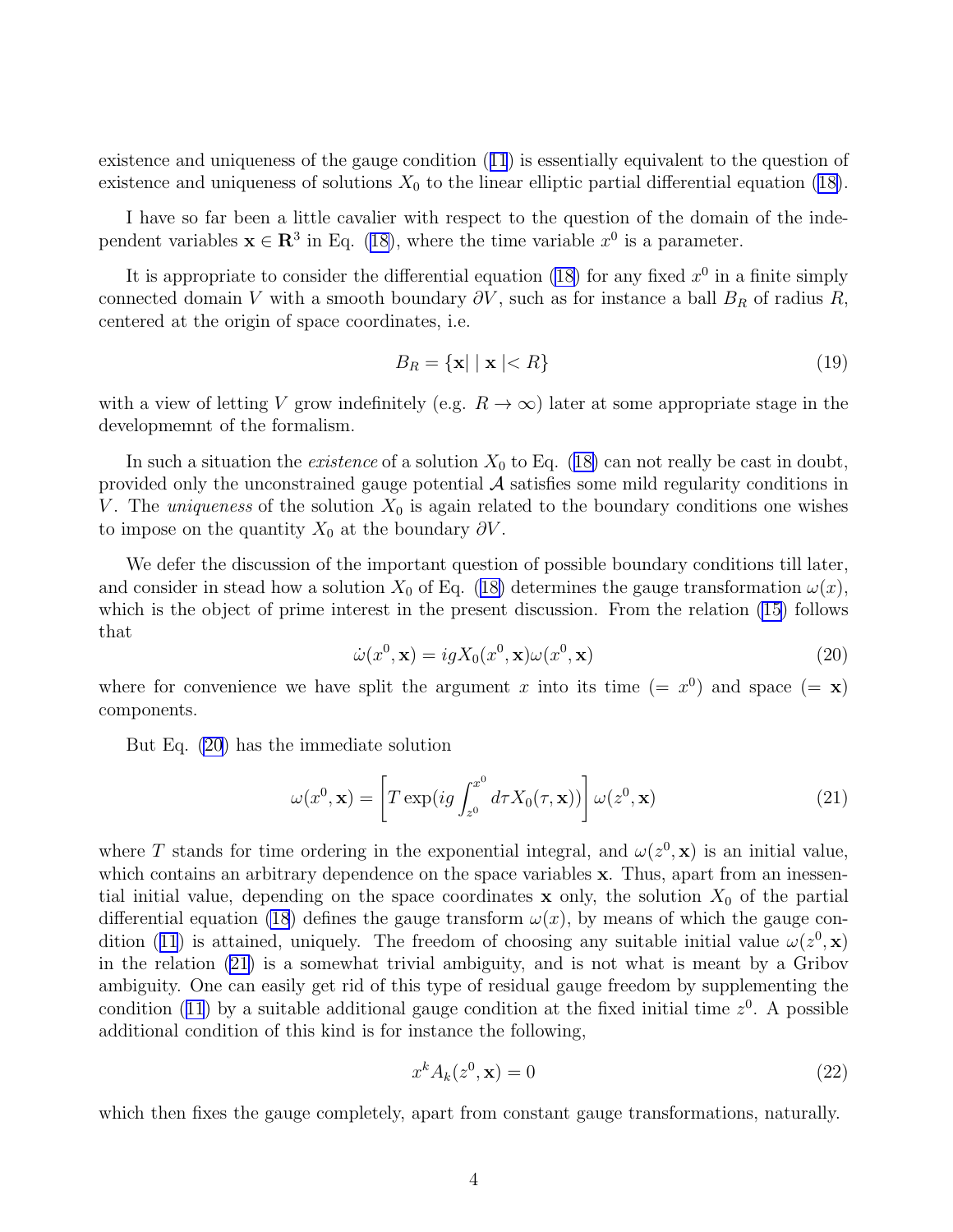<span id="page-5-0"></span>This concludes the demonstration that [\(11](#page-2-0)) is a *bona fide* gauge condition, which is attainable by means of a gauge transform  $\omega(x)$ , which is determined (uniquely modulo initial and boundary conditions) by the linear elliptic partial differential equation [\(18\)](#page-3-0) for the Lie algebra valued quantity  $X_0$ .

### 3 The Gauss law constraints

In this section I consider the field equations for the Yang-Mills potentials, and show that the equation of constraint among these equations, namely the non-Abelian Gauss law, gets expurgated of any time derivatives if one uses the generalised Coulomb gauge([11\)](#page-2-0), and in fact reduces to a form which resembles the corresponding equation in electrodynamics as closely as possible[[8\]](#page-8-0).

The Yang-Mills action S, with a general potential  $\mathcal{A}$ , which is not supposed to satisfy any particular gauge condition, is as follows,

$$
S = -\frac{1}{4} \int d^4x (G_{\mu\nu}(\mathcal{A}), G^{\mu\nu}(\mathcal{A})) \tag{23}
$$

As is well known, requiring the action (23) to be stationary with respect to variations of all the potential components  $\mathcal{A}_{\mu}$ , considered as independent quantities, yields the follwing field equations,

$$
\nabla_{\nu}(\mathcal{A})G^{\mu\nu}(\mathcal{A}) = 0 \tag{24}
$$

A perhaps more interesting system of equations would be obtained by coupling the gauge field to appropriate matter fields. Then the right hand side of Eq. (24) would be replaced by a covariantly conserved matter current. Such an addition is not absolutely essential for the questions pursued in this paper, and will therefore not be contemplated further here. The non-Abelian Gauss law is obtained from the equations (24) for  $\mu = 0$ . Expressed in terms of the potential  $A$  the non-Abelian Gauss law reads as follows,

$$
\nabla_k(\mathcal{A})\nabla^k(\mathcal{A})\mathcal{A}^0 - \nabla_k(\mathcal{A})\dot{\mathcal{A}}^k = 0
$$
\n(25)

A possible way of obtaining a canonical formalism for the Yang-Mills system, incorporating the constraint Eq. (25), is to use the gauge freedom to set  $\mathcal{A}^0$  equal to zero. In this so-called Weyl gauge[[9\]](#page-8-0)  $(A^0 = 0)$ , the non-Abelian Gauss law (25) is the following,

$$
\nabla_k(A)\dot{A}^k = 0\tag{26}
$$

whereas the remaining equations of motion obtained from Eq. (24) are as follows,

$$
\dot{A}^k = -G^{0k}, \ \dot{G}^{0k} = \nabla_{\ell}(A)G^{k\ell}(A) \tag{27}
$$

The by now traditional way [\[10](#page-8-0)] of understanding the equations  $(26)$  and  $(27)$  as a canonical Hamiltonian system, is to first disregard the constraint (26), and to concentrate on finding a canonical Hamiltonian system of equations equivalent to the equations of motion (27) alone.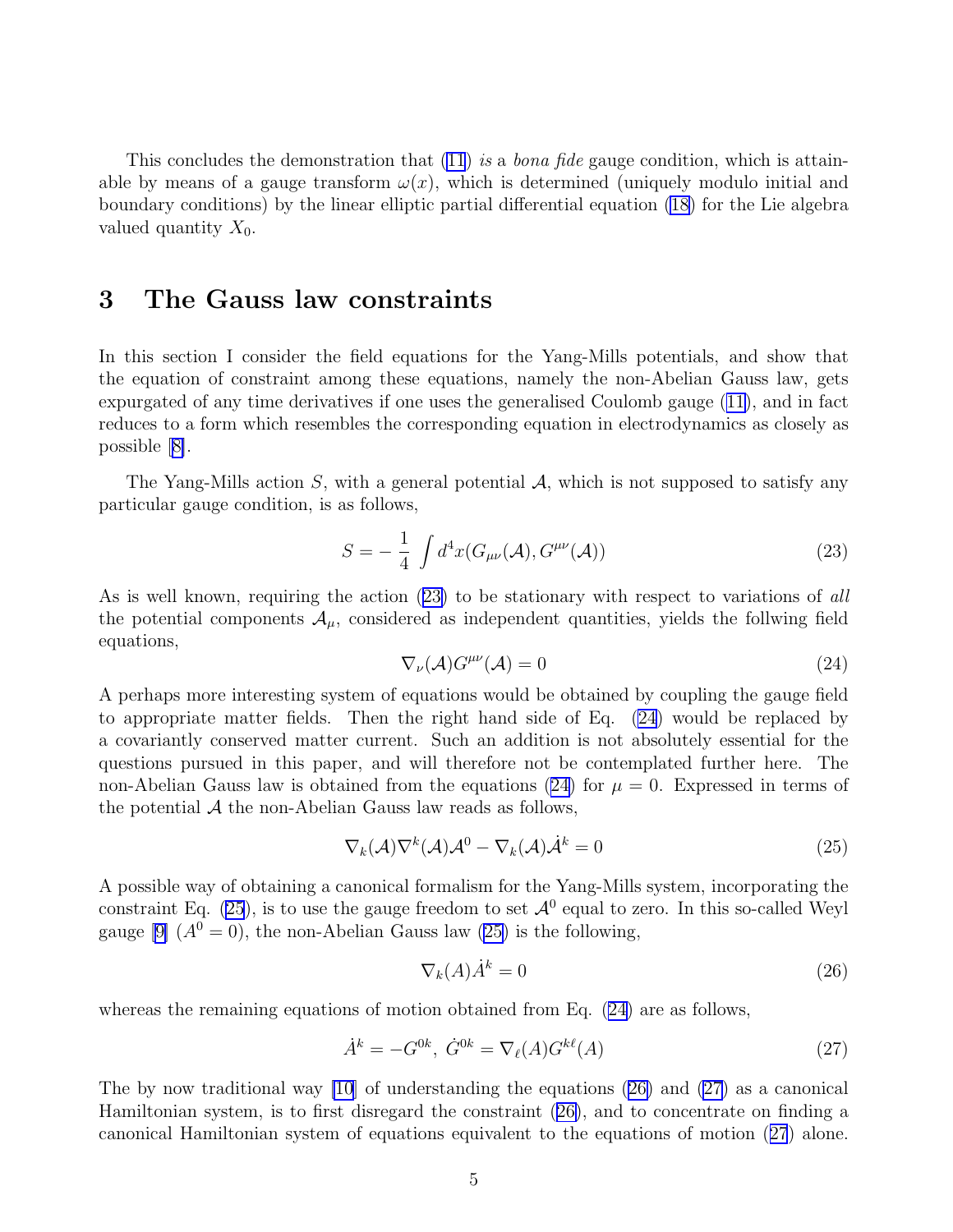<span id="page-6-0"></span>This is essentially trivial, and after quantisation one then incorporates the omitted constraint [\(26\)](#page-5-0) as a condition on the set of states in the quantum version of the theory. While the procedure outlined briefly above is in many ways very interesting, it has not, to the best of my knowledge, yielded deep insight into the confinement question in pure Yang-Mills theory, i.e. the question of the glueball spectrum. The gauge condition([11](#page-2-0)) proposed in this paper enables one to elucidate the canonical structure of pure Yang-Mills theory in a way which differs from the traditional Weyl gauge canonical formalism outlined above.

Imposing the generalised Coulomb gauge condition [\(11\)](#page-2-0) one observes that the non-Abelian Gauss law([25\)](#page-5-0) reduces to the following,

$$
\nabla_k(A)\nabla^k(A)A^0(x^0, \mathbf{x}) = 0\tag{28}
$$

The equation (28) resembles the corresponding equation in electrodynamics as closely as possible, and defines the quantity  $A^0$  as a functional of the space components  $A_k$ ,  $k = 1, 2, 3$  only, unless a dependence of the time derivatives of the potential components is introduced via the boundary conditions for the equation in question.

It should be noted that equation (28) in the general case has nontrivial solutions, despite being a homogeneous equation. Solutions which are regular for finite  $|\mathbf{x}|$ , will in general have nontrivial asymptotic behaviour for large  $|\mathbf{x}|$ .

Actually, the more interesting situation obtains if the gauge field gets coupled to the appropriate matter fields, in which case the right hand side of Eq. (28) gets replaced by a non-vanishing density. This generalisation may affect the possible asymptic behaviour of the solution  $A^0$  of the corresponding inhomogeneous version of Eq. (28).

Implementing the particular version of the non-Abelian Gauss law (28) straightforwardly, as an equation determining the zero component  $A^0$  of the gauge potential, when the space components  $A^k$ ,  $k = 1, 2, 3$  are supposed to be given, enables one to obtain a canonical formulation of Yang-Mills theory in the gauge [\(11\)](#page-2-0) which is substantially different from the Weyl gauge treatment briefly presented above. Details of this construction will be given in a forthcoming paper[[7](#page-8-0)].

## 4 Summary and Conclusions

In this paper I have shown that there is a gauge condition, Eq. [\(11](#page-2-0)), in Yang-Mills theory, which is a straightforward generalisation of the ordinary Coulomb gauge condition in electrodynamics. This new gauge condition is neither more nor less than what is needed in order to reduce the non-Abelian Gauss law, in its general form given by Eq.([25\)](#page-5-0), to an equation not involving any time derivatives of combinations of potential components, namely Eq. (28), in perfect analogy with the corresponding equation in the Coulomb gauge formulation of electrodynamics. The particular version of the non-Abelian Gauss law, Eq. (28), which is valid in the gauge([11\)](#page-2-0), is a (homogemeous) linear elliptic partial differential equation in the space variables x, with time  $x<sup>0</sup>$  acting as a parameter. This partial differential equation determines the  $A<sup>0</sup>$ -component of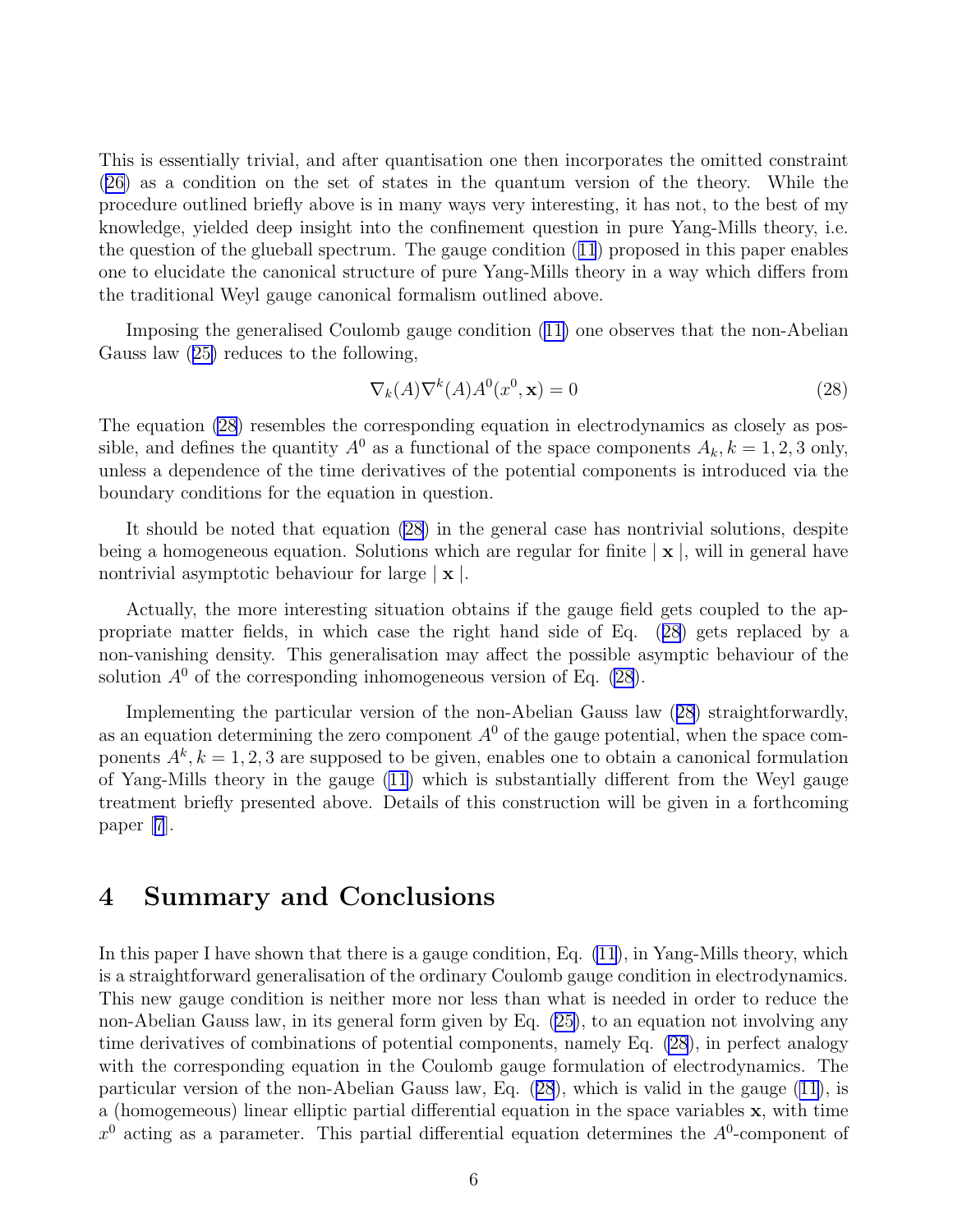the gauge potential for given space components  $A^k, k = 1, 2, 3$ . The boundary conditions on the quantity  $A^0$ , i.e. the asymptotic behaviour of  $A^0(x^0, \mathbf{x})$  for large  $|\mathbf{x}|$ , play an important role in the analysis of the solutions to the equation in question.

Theproof that the proposed gauge condition ([11](#page-2-0)) actually is a gauge condition, relies on the existence of solutions of a linear elliptic partial differential equation, namely Eq. [\(18\)](#page-3-0), which is non-homogeneous, but otherwise of the very same form as the equation([28\)](#page-6-0). There is a certain unification operating here; both the new gauge condition([11\)](#page-2-0), and the corresponding particular version of the non-Abelian Gauss law([28\)](#page-6-0), require the elucidation of the conditions under which there exist solutions to a certain linear elliptic partial differential equation. This equation is in any case one of the basic ingredients in the Yang-Mills equations, and requires such an analysis regardless of whether one is interested in the generalised Coulomb gauge condition [\(11](#page-2-0)) or not.

To the extent that appropriate boundary conditions select an essentially unique solution to the linear elliptic partial differential equation in question, Eq. [\(18](#page-3-0)), there are no Gribov ambiguities associated with the new generalised Coulomb gauge condition([11](#page-2-0)) proposed here. The freedom of making gauge transformations depending on the space coordinates x only, which is permitted by the new gauge condition [\(11](#page-2-0)), can trivially be reduced to the freedom of making global, i.e. constant gauge transformations only, by using a supplementary gauge condition such as Eq.([22\)](#page-4-0) above.

Finally, it is possible to use the formulation of Yang-Mills theory in the new gauge [\(11\)](#page-2-0) proposed here, as a starting point in developing a canonical [\[7\]](#page-8-0) formalism for Yang-Mills theory, whichdiffers in substance from the traditional Weyl gauge treatment [[10\]](#page-8-0).